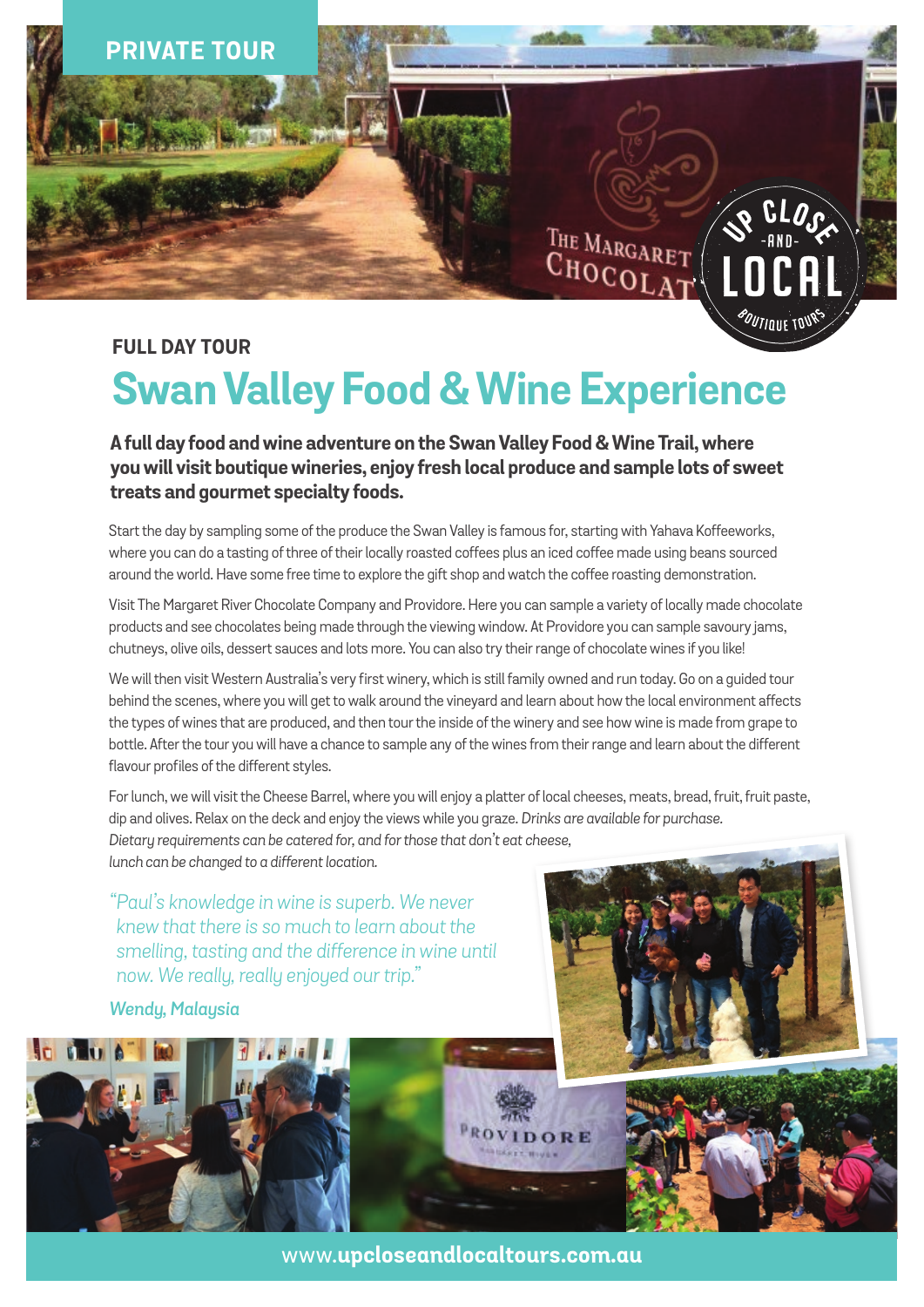# **FULL DAY TOUR Swan Valley Food & Wine Experience**



After lunch we will stop in at the House of Honey, where you can sample lots of different types of local honey and there are many products available to purchase which are made using these honeys, including honey wine ('Mead').

We will then visit a vineyard that has 100 year old Grenache grape vines. This experience will be a little bit different because you will get to try several wines all made with the same Grenache grapes, but made in different ways - so you can see how the winemaking changes the flavour of each wine. This tasting is outdoors in the vineyard, and here you can also make your own wine labels using your own photos - so you can purchase the perfect souvenir to take home to remember your day!

Stop in for a tasting of local Mondo Nougat and Morish Nuts. Here there will be lots of sweet treats to sample and purchase, and you may even see nougat being made in the viewing area.

To finish our day of tastings we will visit Western Australia's oldest chocolate company, Whistler Chocolate Company.

On our way back to Perth City we will drive through the historic town of Guildford, and if you wish we can stop in at a local fruit and vegetable market where you can purchase fresh produce grown on the farms in the area to take home or eat during your stay in Perth.

*Please note that some venues are not open every day and depending on the day of your tour there may be minor changes. Any tasting that is unavailable will be substituted with an equivalent experience.*

**As this is a private tour for your group, it can be customised to suit your interests. If there is anything you would like to extend, remove or add please just let us know.**

### **optional extras for this tour:**

**Enjoy a wine flight of four wines matched to your lunch for an additional \$18 AUD per person**



www.**upcloseandlocaltours.com.au**